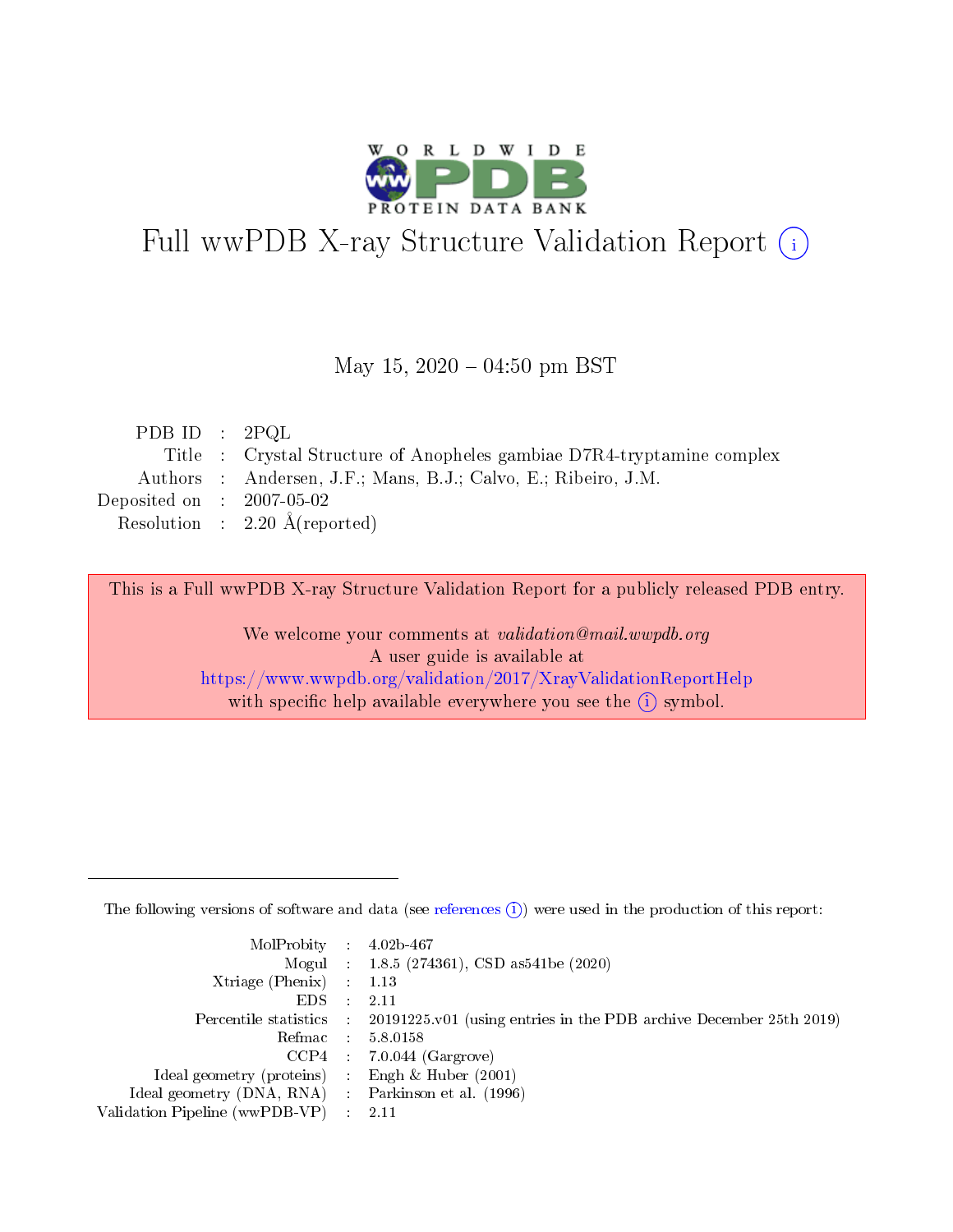# 1 [O](https://www.wwpdb.org/validation/2017/XrayValidationReportHelp#overall_quality)verall quality at a glance  $(i)$

The following experimental techniques were used to determine the structure: X-RAY DIFFRACTION

The reported resolution of this entry is 2.20 Å.

Percentile scores (ranging between 0-100) for global validation metrics of the entry are shown in the following graphic. The table shows the number of entries on which the scores are based.



| Metric                | Whole archive<br>$(\#\mathrm{Entries})$ | Similar resolution<br>$(\#\text{Entries},\,\text{resolution}\,\,\text{range}(\textup{\AA}))$ |
|-----------------------|-----------------------------------------|----------------------------------------------------------------------------------------------|
| $R_{free}$            | 130704                                  | 4898 (2.20-2.20)                                                                             |
| Clashscore            | 141614                                  | $5594(2.20-2.20)$                                                                            |
| Ramachandran outliers | 138981                                  | $5503(2.20-2.20)$                                                                            |
| Sidechain outliers    | 138945                                  | $5504(2.20-2.20)$                                                                            |
| RSRZ outliers         | 127900                                  | $4800(2.20-2.20)$                                                                            |

The table below summarises the geometric issues observed across the polymeric chains and their fit to the electron density. The red, orange, yellow and green segments on the lower bar indicate the fraction of residues that contain outliers for  $>=3, 2, 1$  and 0 types of geometric quality criteria respectively. A grey segment represents the fraction of residues that are not modelled. The numeric value for each fraction is indicated below the corresponding segment, with a dot representing fractions <=5% The upper red bar (where present) indicates the fraction of residues that have poor fit to the electron density. The numeric value is given above the bar.

| Mol           | hain | Length             | Quality of chain |     |           |
|---------------|------|--------------------|------------------|-----|-----------|
| <u>. на п</u> | . .  | $\Lambda$ 5<br>ક્ર | 88%              | 10% | $\bullet$ |

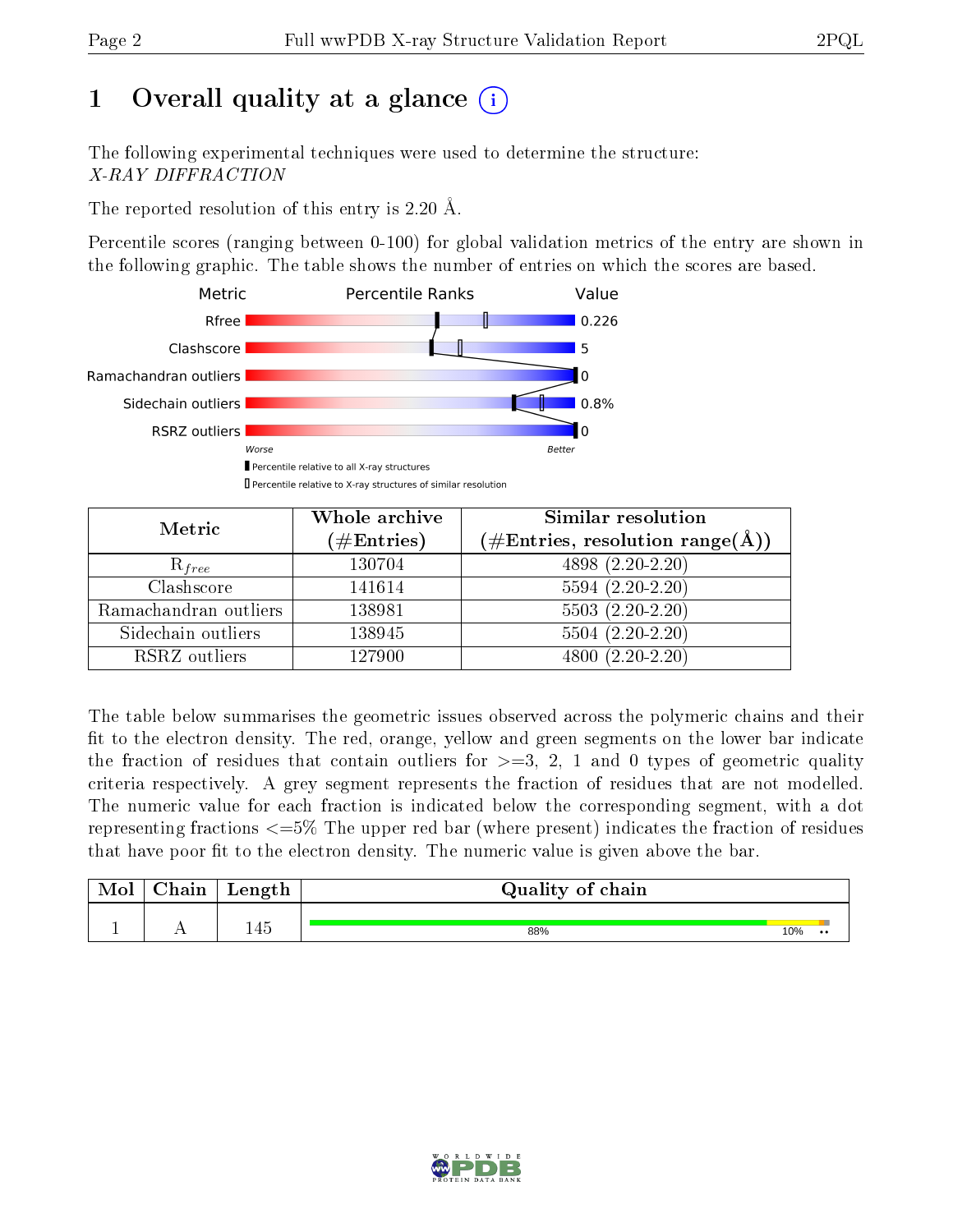# 2 Entry composition (i)

There are 3 unique types of molecules in this entry. The entry contains 1318 atoms, of which 0 are hydrogens and 0 are deuteriums.

In the tables below, the ZeroOcc column contains the number of atoms modelled with zero occupancy, the AltConf column contains the number of residues with at least one atom in alternate conformation and the Trace column contains the number of residues modelled with at most 2 atoms.

• Molecule 1 is a protein called D7r4 protein.

| Mol | ${\rm Chain}$ | Residues | Atoms                    |     |     |     |  | $\rm{ZeroOcc}$   $\rm{AltConf}$   $\rm{Trace}$ |  |
|-----|---------------|----------|--------------------------|-----|-----|-----|--|------------------------------------------------|--|
|     |               | 144      | $\mathrm{Total}$<br>.185 | 748 | 207 | 219 |  |                                                |  |

There is a discrepancy between the modelled and reference sequences:

|  | Chain   Residue   Modelled   Actual |                                            | Comment                     | Reference |
|--|-------------------------------------|--------------------------------------------|-----------------------------|-----------|
|  | MET                                 | <b>Contract Contract Contract Contract</b> | Expression Tag   UNP Q9BIH3 |           |

• Molecule 2 is 2-(1H-INDOL-3-YL)ETHANAMINE (three-letter code: TSS) (formula:  $C_{10}H_{12}N_2$ .



|  | $\text{Mol}$   Chain   Residues | <b>Atoms</b>     |  |  | $ZeroOcc \mid AltConf \mid$ |
|--|---------------------------------|------------------|--|--|-----------------------------|
|  |                                 | Total C<br>า 6 โ |  |  |                             |

• Molecule 3 is water.

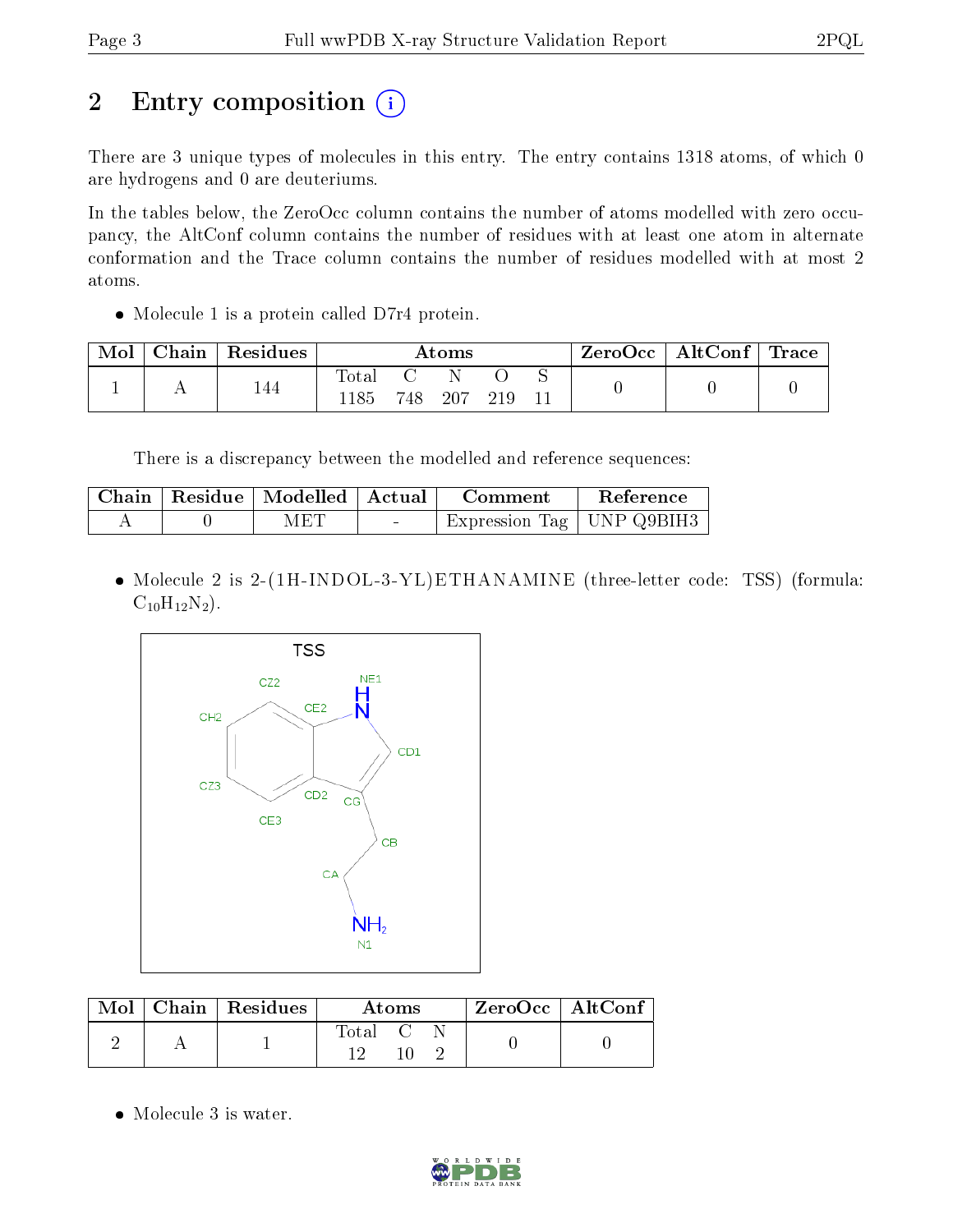|  | $\text{Mol}$   Chain   Residues | Atoms                   |  | $\rm ZeroOcc$   $\rm AltConf$ |
|--|---------------------------------|-------------------------|--|-------------------------------|
|  | 1 ດ 1                           | Fotal<br>1 ດ 1<br>1 ດ 1 |  |                               |

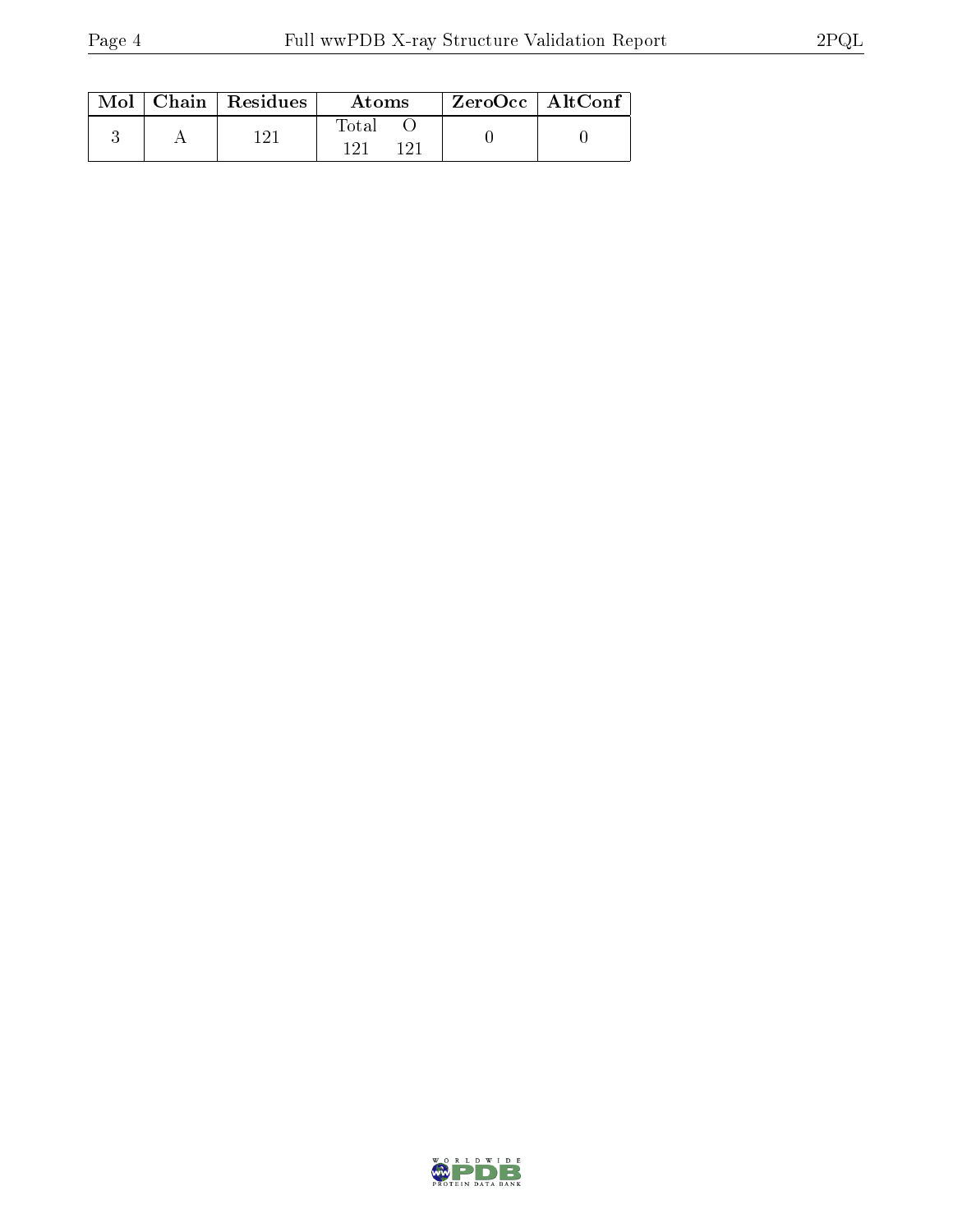# 3 Residue-property plots (i)

These plots are drawn for all protein, RNA and DNA chains in the entry. The first graphic for a chain summarises the proportions of the various outlier classes displayed in the second graphic. The second graphic shows the sequence view annotated by issues in geometry and electron density. Residues are color-coded according to the number of geometric quality criteria for which they contain at least one outlier: green  $= 0$ , yellow  $= 1$ , orange  $= 2$  and red  $= 3$  or more. A red dot above a residue indicates a poor fit to the electron density (RSRZ  $> 2$ ). Stretches of 2 or more consecutive residues without any outlier are shown as a green connector. Residues present in the sample, but not in the model, are shown in grey.

• Molecule 1: D7r4 protein



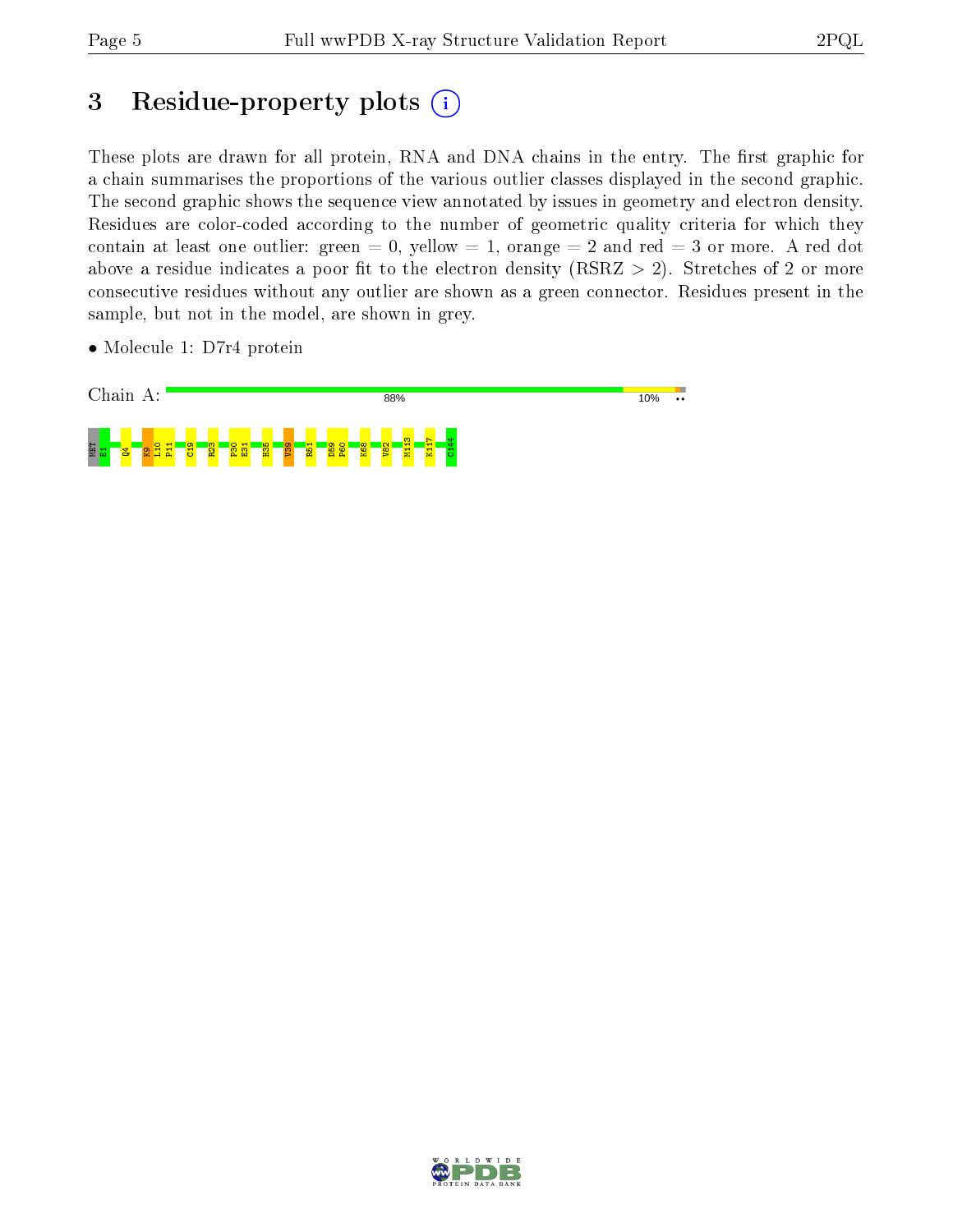# 4 Data and refinement statistics  $(i)$

| Property                                                             | Value                                                       | Source     |
|----------------------------------------------------------------------|-------------------------------------------------------------|------------|
| Space group                                                          | P 43                                                        | Depositor  |
| Cell constants                                                       | $63.10\text{\AA}$<br>$63.10\text{\AA}$<br>$42.60\text{\AA}$ |            |
| a, b, c, $\alpha$ , $\beta$ , $\gamma$                               | $90.00^\circ$<br>$90.00^\circ$<br>$90.00^\circ$             | Depositor  |
| Resolution $(A)$                                                     | 31.55<br>$-2.20$                                            | Depositor  |
|                                                                      | 31.55<br>$-2.20$                                            | <b>EDS</b> |
| % Data completeness                                                  | 99.3 (31.55-2.20)                                           | Depositor  |
| (in resolution range)                                                | 99.4 (31.55-2.20)                                           | <b>EDS</b> |
| $R_{merge}$                                                          | 0.06                                                        | Depositor  |
| $\mathrm{R}_{sym}$                                                   | (Not available)                                             | Depositor  |
| $\langle I/\sigma(I) \rangle^{-1}$                                   | 15.79 (at $2.20\text{\AA}$ )                                | Xtriage    |
| Refinement program                                                   | <b>REFMAC</b>                                               | Depositor  |
|                                                                      | $\overline{0.172}$ ,<br>0.248                               | Depositor  |
| $R, R_{free}$                                                        | 0.174<br>0.226<br>$\overline{a}$                            | DCC        |
| $R_{free}$ test set                                                  | 407 reflections $(4.73\%)$                                  | wwPDB-VP   |
| Wilson B-factor $(A^2)$                                              | 26.5                                                        | Xtriage    |
| Anisotropy                                                           | 0.129                                                       | Xtriage    |
| Bulk solvent $k_{sol}(e/\mathring{A}^3)$ , $B_{sol}(\mathring{A}^2)$ | $0.33\,$ , $39.0\,$                                         | <b>EDS</b> |
| $\overline{L-test for}$ twinning <sup>2</sup>                        | $\langle  L  \rangle = 0.50, \langle L^2 \rangle = 0.33$    | Xtriage    |
| Estimated twinning fraction                                          | $0.058$ for h,-k,-l                                         | Xtriage    |
| $F_o, F_c$ correlation                                               | 0.95                                                        | <b>EDS</b> |
| Total number of atoms                                                | 1318                                                        | wwPDB-VP   |
| Average B, all atoms $(A^2)$                                         | $27.0\,$                                                    | wwPDB-VP   |

Xtriage's analysis on translational NCS is as follows: The largest off-origin peak in the Patterson function is  $5.49\%$  of the height of the origin peak. No significant pseudotranslation is detected.

<sup>&</sup>lt;sup>2</sup>Theoretical values of  $\langle |L| \rangle$ ,  $\langle L^2 \rangle$  for acentric reflections are 0.5, 0.333 respectively for untwinned datasets, and 0.375, 0.2 for perfectly twinned datasets.



<span id="page-5-1"></span><span id="page-5-0"></span><sup>1</sup> Intensities estimated from amplitudes.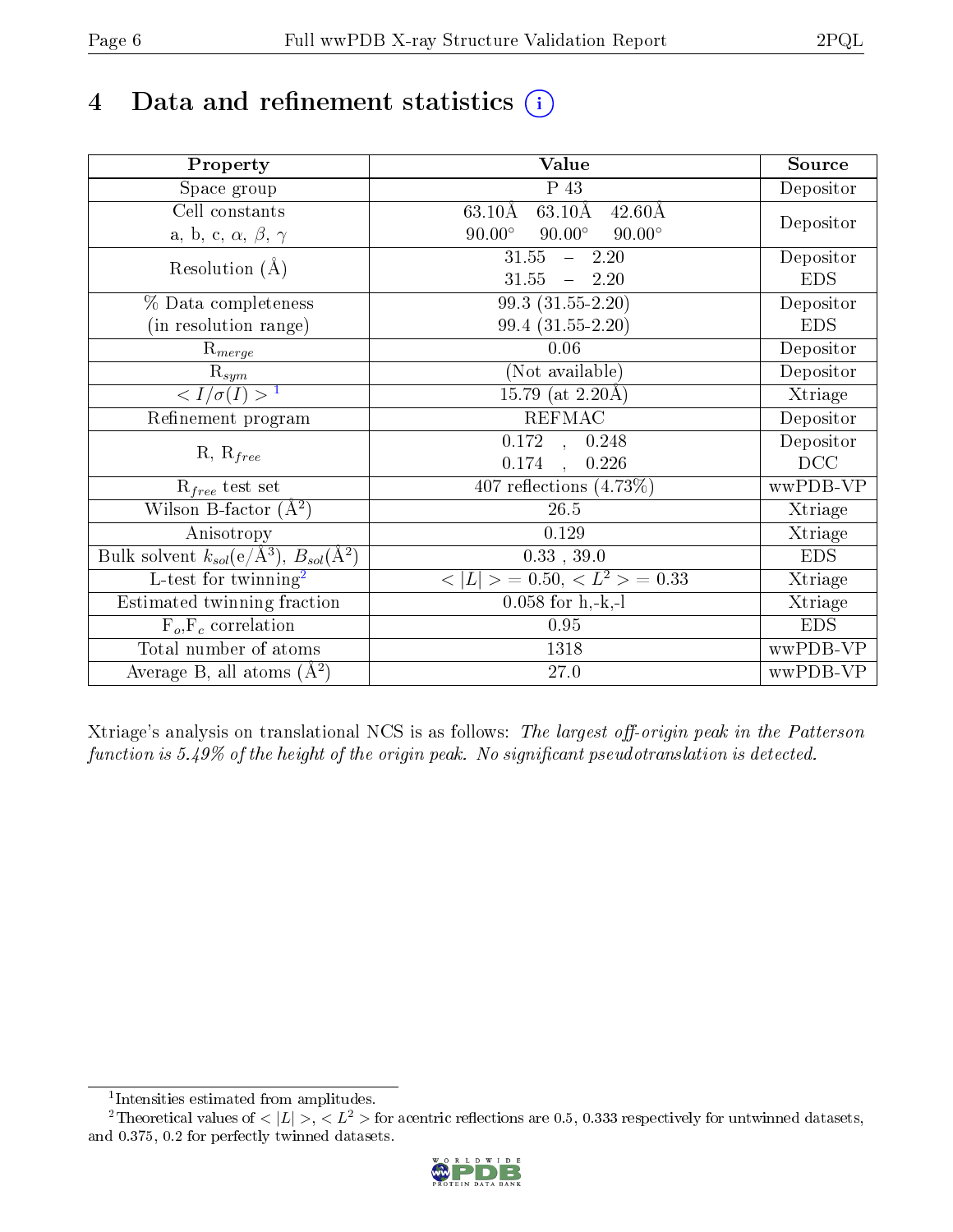# 5 Model quality  $(i)$

# 5.1 Standard geometry  $(i)$

Bond lengths and bond angles in the following residue types are not validated in this section: TSS

The Z score for a bond length (or angle) is the number of standard deviations the observed value is removed from the expected value. A bond length (or angle) with  $|Z| > 5$  is considered an outlier worth inspection. RMSZ is the root-mean-square of all Z scores of the bond lengths (or angles).

| Mol | Chain |      | Bond lengths       | Bond angles |                 |  |
|-----|-------|------|--------------------|-------------|-----------------|--|
|     |       | RMSZ | # $ Z  > 5$        | RMSZ        | $\# Z  > 5$     |  |
|     |       | 0.54 | $2/1208$ $(0.2\%)$ | 0.57        | $2/1621(0.1\%)$ |  |

Chiral center outliers are detected by calculating the chiral volume of a chiral center and verifying if the center is modelled as a planar moiety or with the opposite hand.A planarity outlier is detected by checking planarity of atoms in a peptide group, atoms in a mainchain group or atoms of a sidechain that are expected to be planar.

|  | $\mid$ Mol $\mid$ Chain $\mid$ #Chirality outliers $\mid$ #Planarity outliers $\mid$ |
|--|--------------------------------------------------------------------------------------|
|  |                                                                                      |

All (2) bond length outliers are listed below:

| Mol | Chain |       | $\vert$ Res $\vert$ Type $\vert$ Atoms |        | $\bigcup$ Observed( $\bigwedge$ )   Ideal( $\bigwedge$ ) |      |
|-----|-------|-------|----------------------------------------|--------|----------------------------------------------------------|------|
|     |       | LYS - | $^{\circ}$ CD-CE $\parallel$           | 10.45  |                                                          |      |
|     |       |       | -CG-CD -                               | - 5.47 |                                                          | 1.52 |

All (2) bond angle outliers are listed below:

| Mol | $\cap$ hain | $\operatorname{Res}% \left( \mathcal{N}\right) \equiv\operatorname{Res}(\mathcal{N}_{0},\mathcal{N}_{0})$ | Type | $\rm{Atoms}$ |         | Observed $(°)$ | Ideal $(^\circ)$ |
|-----|-------------|-----------------------------------------------------------------------------------------------------------|------|--------------|---------|----------------|------------------|
|     |             |                                                                                                           |      | CG-CD-CE     | $-5.74$ | 94.69          |                  |
|     |             | ΩC<br>υο                                                                                                  |      | $-1$ $-1$    | 5.07    | $130.8$ .      |                  |

There are no chirality outliers.

All (1) planarity outliers are listed below:

|  |  | $\boxed{\text{ Mol}}$   Chain   Res   Type   Group |
|--|--|----------------------------------------------------|
|  |  | PRO Peptide                                        |

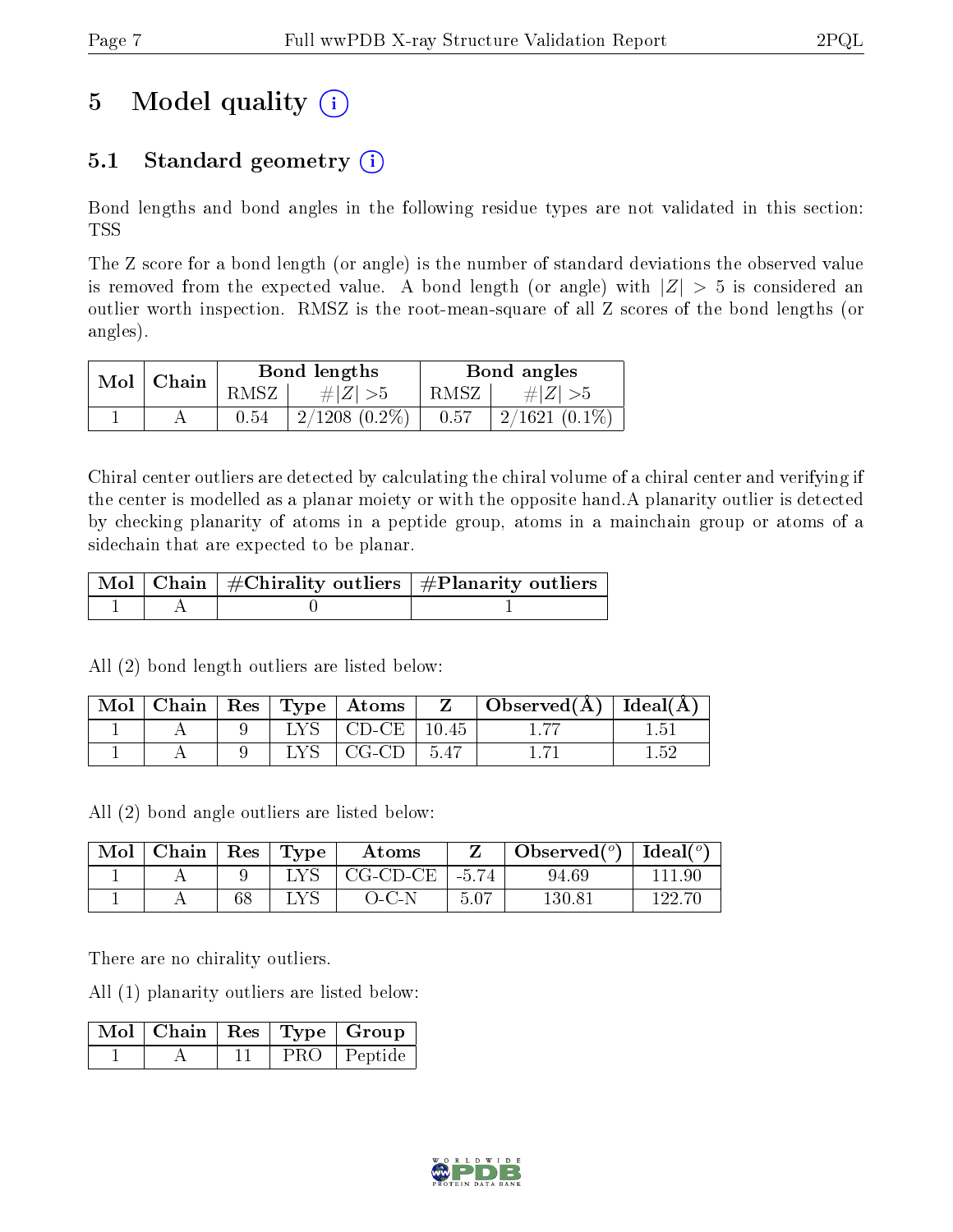### $5.2$  Too-close contacts  $(i)$

In the following table, the Non-H and H(model) columns list the number of non-hydrogen atoms and hydrogen atoms in the chain respectively. The H(added) column lists the number of hydrogen atoms added and optimized by MolProbity. The Clashes column lists the number of clashes within the asymmetric unit, whereas Symm-Clashes lists symmetry related clashes.

| Mol |      |  | Chain   Non-H   H(model)   H(added)   Clashes   Symm-Clashes |
|-----|------|--|--------------------------------------------------------------|
|     | 1185 |  |                                                              |
|     |      |  |                                                              |
|     |      |  |                                                              |
|     |      |  |                                                              |

The all-atom clashscore is defined as the number of clashes found per 1000 atoms (including hydrogen atoms). The all-atom clashscore for this structure is 5.

All (12) close contacts within the same asymmetric unit are listed below, sorted by their clash magnitude.

| Atom-1           | Atom-2            | Interatomic    | Clash         |
|------------------|-------------------|----------------|---------------|
|                  |                   | distance $(A)$ | overlap $(A)$ |
| 1: A:9: LYS:CD   | 1: A:9: LYS: CE   | 1.77           | 1.60          |
| 1: A:9: LYS: CG  | 1: A:9: LYS: CE   | 2.56           | 0.83          |
| 1: A:9: LYS:CD   | 1: A:9: LYS: NZ   | 2.63           | 0.61          |
| 1:A:4:GLN:NE2    | 3:A:233:HOH:O     | 2.36           | 0.58          |
| 1:A:51:ARG:HD3   | 1: A:82:VAL:HG22  | 1.84           | 0.57          |
| 1:A:59:ASP:HB2   | 1: A:60: PRO:HD3  | 1.89           | 0.55          |
| 1: A:31: GLU:HG3 | 3:A:248:HOH:O     | 2.08           | 0.52          |
| 1: A:19: CYS:O   | 1: A:23: ARG: HG3 | 2.13           | 0.48          |
| 1: A:30: PRO:HG2 | 3:A:168:HOH:O     | 2.13           | 0.47          |
| 1: A:35: HIS:O   | 1: A:39: VAL:HG13 | 2.19           | 0.43          |
| 1:A:10:LEU:HD21  | 1: A:35: HIS: CG  | 2.54           | 0.42          |
| 1: A:113: MET:SD | 1:A:117:LYS:HE2   | 2.62           | 0.40          |

There are no symmetry-related clashes.

## 5.3 Torsion angles  $(i)$

#### 5.3.1 Protein backbone  $(i)$

In the following table, the Percentiles column shows the percent Ramachandran outliers of the chain as a percentile score with respect to all X-ray entries followed by that with respect to entries of similar resolution.

The Analysed column shows the number of residues for which the backbone conformation was

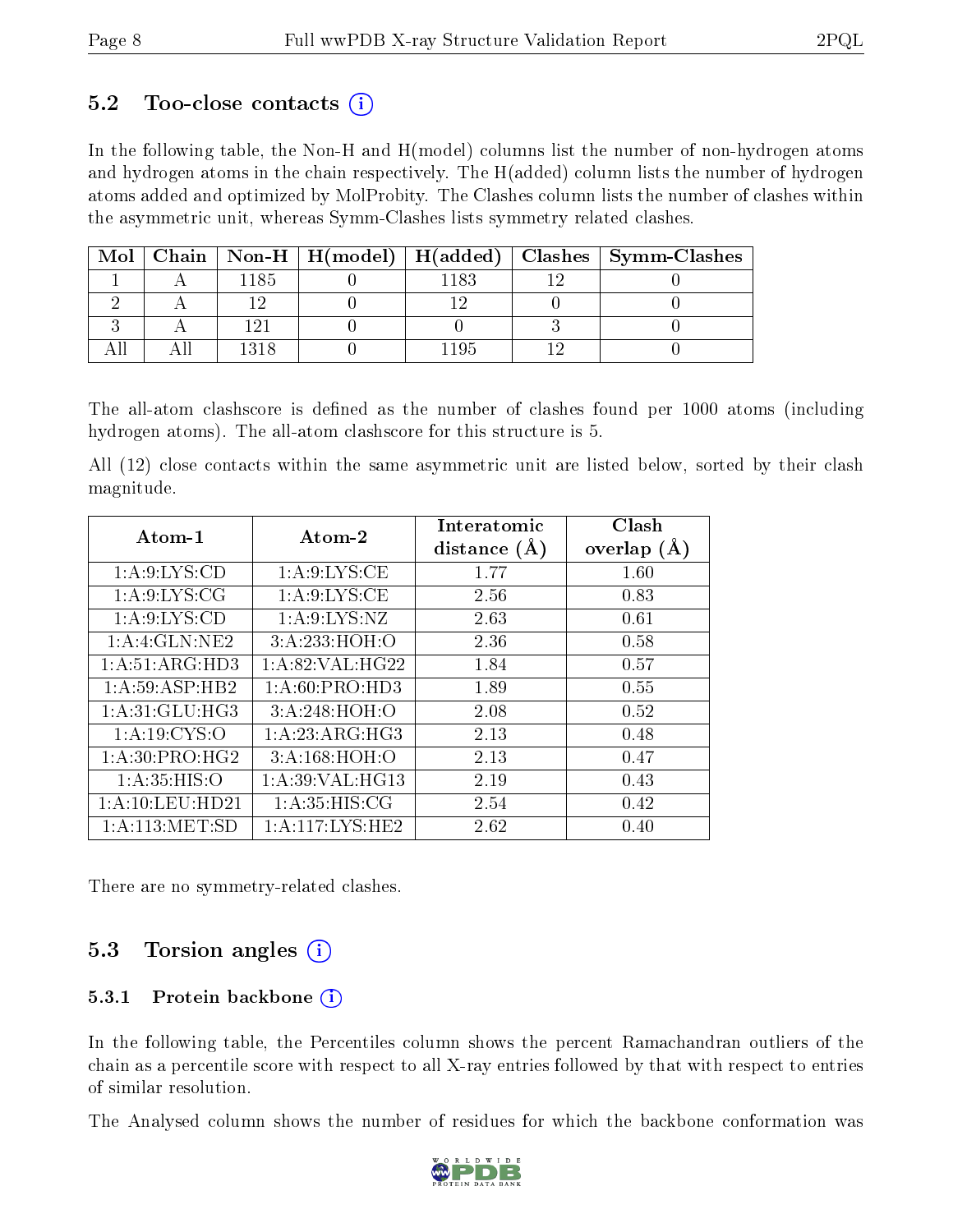| $\mid$ Mol $\mid$ Chain $\mid$ | Analysed                                                   |  | Favoured   Allowed   Outliers   Percentiles                  |
|--------------------------------|------------------------------------------------------------|--|--------------------------------------------------------------|
|                                | $\mid$ 142/145 (98%) $\mid$ 139 (98%) $\mid$ 3 (2%) $\mid$ |  | $\begin{array}{ c c c c c }\n\hline\n100 & 100\n\end{array}$ |

analysed, and the total number of residues.

There are no Ramachandran outliers to report.

#### 5.3.2 Protein sidechains (i)

In the following table, the Percentiles column shows the percent sidechain outliers of the chain as a percentile score with respect to all X-ray entries followed by that with respect to entries of similar resolution.

The Analysed column shows the number of residues for which the sidechain conformation was analysed, and the total number of residues.

| Mol   Chain | Analysed                         | Rotameric   Outliers   Percentiles |          |                                                                       |  |
|-------------|----------------------------------|------------------------------------|----------|-----------------------------------------------------------------------|--|
|             | $\mid$ 133/134 (99%)   132 (99%) |                                    | $1(1\%)$ | $\begin{array}{ c c c c c c } \hline & 81 & 90 \\ \hline \end{array}$ |  |

All (1) residues with a non-rotameric sidechain are listed below:

| Mol | Chain   Res | 'Lype |
|-----|-------------|-------|
|     |             |       |

Some sidechains can be flipped to improve hydrogen bonding and reduce clashes. There are no such sidechains identified.

#### 5.3.3 RNA (i)

There are no RNA molecules in this entry.

#### 5.4 Non-standard residues in protein, DNA, RNA chains (i)

There are no non-standard protein/DNA/RNA residues in this entry.

### 5.5 Carbohydrates  $(i)$

There are no carbohydrates in this entry.

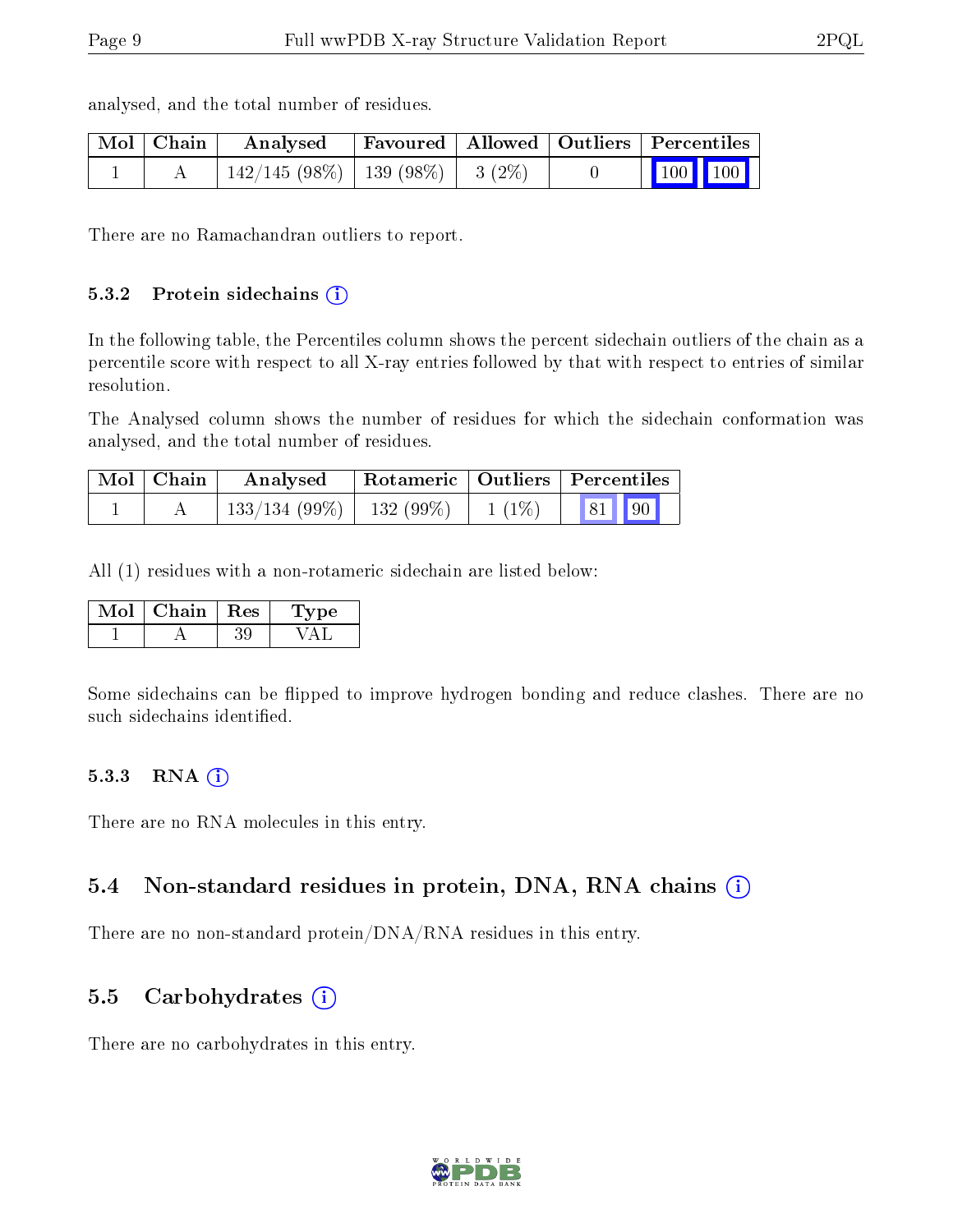## 5.6 Ligand geometry (i)

1 ligand is modelled in this entry.

In the following table, the Counts columns list the number of bonds (or angles) for which Mogul statistics could be retrieved, the number of bonds (or angles) that are observed in the model and the number of bonds (or angles) that are dened in the Chemical Component Dictionary. The Link column lists molecule types, if any, to which the group is linked. The Z score for a bond length (or angle) is the number of standard deviations the observed value is removed from the expected value. A bond length (or angle) with  $|Z| > 2$  is considered an outlier worth inspection. RMSZ is the root-mean-square of all Z scores of the bond lengths (or angles).

| Mol |     | $\mid$ Type $\mid$ Chain $\mid$ | $\vert$ Res $\vert$ | ${\rm Link}$ |          | Bond lengths |           |          | Bond angles  |           |
|-----|-----|---------------------------------|---------------------|--------------|----------|--------------|-----------|----------|--------------|-----------|
|     |     |                                 |                     |              | Counts   | RMSZ         | $+ Z $    | Counts   | $+$ RMSZ $+$ | $\pm  Z $ |
|     | TSS | 4 L                             | 145                 | $\sim$       | 11.13.13 | 1.40         | $2(18\%)$ | 11,17,17 | 2.28         | 5(45%)    |

In the following table, the Chirals column lists the number of chiral outliers, the number of chiral centers analysed, the number of these observed in the model and the number defined in the Chemical Component Dictionary. Similar counts are reported in the Torsion and Rings columns. '-' means no outliers of that kind were identified.

|              |  |  | Mol   Type   Chain   Res   Link   Chirals   Torsions   Rings |  |
|--------------|--|--|--------------------------------------------------------------|--|
| $_{\rm TSS}$ |  |  | $1/3/3/3$   $0/2/2/2$                                        |  |

All (2) bond length outliers are listed below:

| $\bf{Mol}$ | $\vert$ Chain $\vert$ Res $\vert$ Type $\vert$ |     |               | $\blacksquare$ Atoms | Observed( $\AA$ )   Ideal( $\AA$ ) |  |
|------------|------------------------------------------------|-----|---------------|----------------------|------------------------------------|--|
|            |                                                | 145 | $TSS_{\perp}$ | CD2-CE2   -2.61      | 1.35                               |  |
|            |                                                | 145 | TSS           | $CZ2-CE2$   -2.17    |                                    |  |

All (5) bond angle outliers are listed below:

| Mol | Chain | Res  | 'Type      | Atoms          |         | Observed $(°)$ | Ideal $(°)$ |
|-----|-------|------|------------|----------------|---------|----------------|-------------|
|     |       | 145  | <b>TSS</b> | $CH2-CZ2-CE2$  | $-4.19$ | 114.05         | 120.08      |
|     |       | 145  | <b>TSS</b> | $CZ3-CE3-CD2$  | $-3.25$ | 116.39         | 120.89      |
|     |       | 145  | <b>TSS</b> | $CZ2$ -CE2-CD2 | 287     | 126.00         | 120.76      |
|     |       | 145. | <b>TSS</b> | $CE3$ -CD2-CG  | $-2.83$ | 129.23         | 134.42      |
|     |       | 145  | <b>TSS</b> | $CZ2$ -CE2-NE1 | $-2.32$ | 124.39         | 130.80      |

There are no chirality outliers.

All (1) torsion outliers are listed below:

| Mol | $\top$ Chain   Res   Type |  | Atoms                              |
|-----|---------------------------|--|------------------------------------|
|     |                           |  | $^{\circ}$ CA-CB-CG-CD2 $^{\circ}$ |

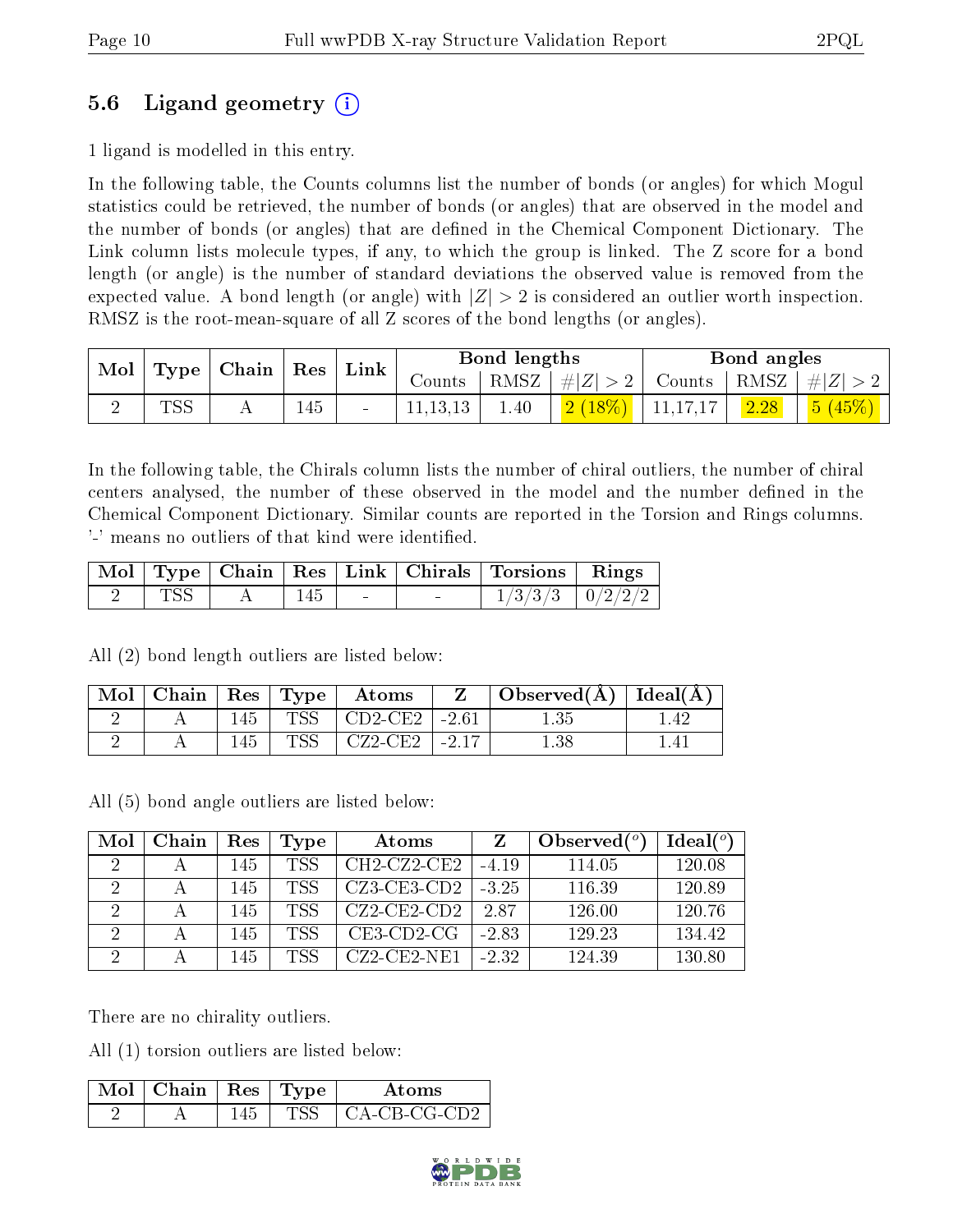There are no ring outliers.

No monomer is involved in short contacts.

### 5.7 [O](https://www.wwpdb.org/validation/2017/XrayValidationReportHelp#nonstandard_residues_and_ligands)ther polymers (i)

There are no such residues in this entry.

# 5.8 Polymer linkage issues (i)

There are no chain breaks in this entry.